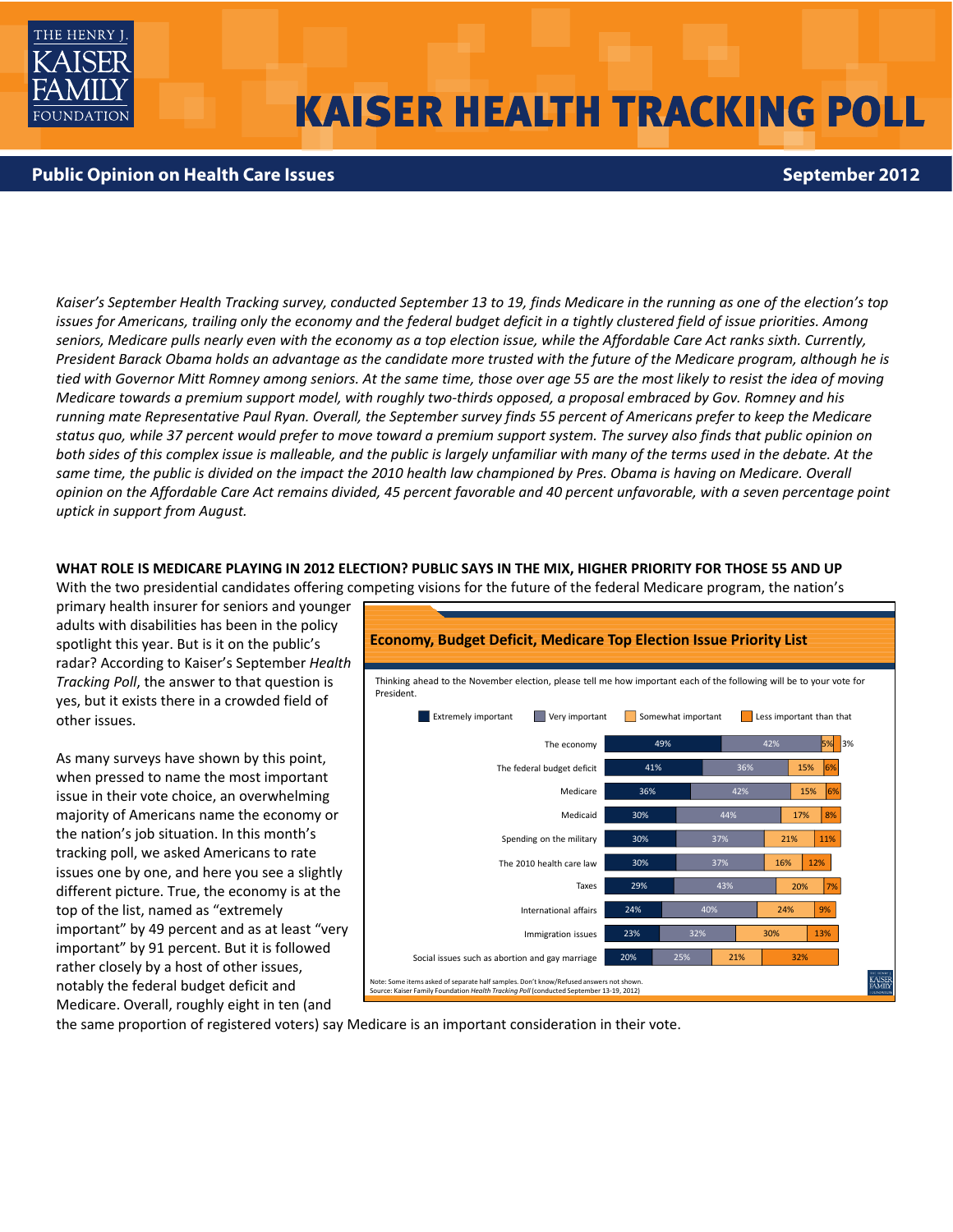Medicare is of varying importance to different constituencies, of course. Those who are at or near the age of Medicare eligibility (age 65) are more likely to say the program is "extremely important" to their vote (see table below) than are younger Americans. And Democrats are much more likely than Republicans to say Medicare is a factor in their November choice. In contrast, among Republicans, concern about the federal budget deficit ranks as highly as the economy.

| Table 1: Importance Of Top Three Voting Issues By Age And Party |       |               |       |                    |     |     |  |
|-----------------------------------------------------------------|-------|---------------|-------|--------------------|-----|-----|--|
| Percent who say each of top three issues is                     |       | <b>By Age</b> |       | <b>By Party ID</b> |     |     |  |
| 'extremely important' to their vote for president               | 18-54 | 55-64         | $65+$ | Dem                | Ind | Rep |  |
| Economy                                                         | 48%   | 54%           | 51%   | 50%                | 46% | 54% |  |
| Medicare                                                        | 29    | 51            | 46    | 45                 | 32  | 28  |  |
| Federal budget deficit                                          | 38    | 51            | 43    | 33                 | 38  | 57  |  |

With the addition of House Budget Committee chairman Representative Paul Ryan to the Republican presidential ticket this summer, Governor Mitt Romney's association with a proposal to shift Medicare from a defined benefit program to one that instead revolves around defined federal contributions towards seniors' health insurance has become even closer. This issue is not only a complex and somewhat controversial policy debate, but it has increasingly become part of a negative campaign environment. In this survey, we try to untangle what the public knows and how they feel about each candidates' potential impact on the Medicare program.

# **CURRENTLY, PRES. OBAMA HAS EDGE ON HEALTH CARE ISSUES, INCLUDING MEDICARE**

As of mid‐September, President Obama holds an edge over Gov. Romney as the candidate more likely to be trusted to handle a range of health care issues. From the Affordable Care Act (ACA) to Medicaid, reducing health care costs and women's health, Pres. Obama holds at least a 20 percentage point advantage over Gov. Romney among the public overall, and at least a 17 point advantage among registered voters.

When it comes to Medicare, 52 percent currently say they trust Pres. Obama with the program's future, compared to 32 percent for Gov. Romney, with a similarly sized gap among registered voters. The president's advantage on this issue has increased significantly since July, when 44 percent chose him and 34 percent chose Gov. Romney.

There is one age group where the President's lead on Medicare shrinks considerably, though,



and that is among seniors, an important caveat given the higher priority they place on the issue. Among those aged 65 and up generally a more politically conservative group in modern politics—44 percent name Pres. Obama and 42 percent Gov. Romney. Beneath this even split is a divide among seniors that resembles the partisan gap among the general public as a whole. The large majority of seniors that identify as Democrats choose Pres. Obama as more trustworthy on Medicare (87 percent), the large majority identifying as Republicans choosing Gov. Romney (83 percent), and independents giving the advantage to Gov. Romney 50 percent to 30 percent.

| Table 2: Seniors Divided on Which Candidate Trusted To Handle Medicare |       |       |               |       |     |                      |     |  |
|------------------------------------------------------------------------|-------|-------|---------------|-------|-----|----------------------|-----|--|
| Which presidential candidate, Barack Obama or                          |       |       |               |       |     | <b>AMONG SENIORS</b> |     |  |
| Mitt Romney, do you trust to do a better job                           |       |       | <b>By Age</b> |       |     | <b>By Party ID</b>   |     |  |
| determining the future of the Medicare program?                        | Total | 18-54 | 55-64         | $65+$ | Dem | <b>Ind</b>           | Rep |  |
| Pres. Barack Obama                                                     | 52%   | 56%   | 49%           | 44%   | 87% | 30%                  | 4%  |  |
| Gov. Mitt Romney                                                       | 32    | 29    | 34            | 42    |     | 50                   | 83  |  |
| Neither/Other (vol.)                                                   |       |       | 8             |       |     | 10                   |     |  |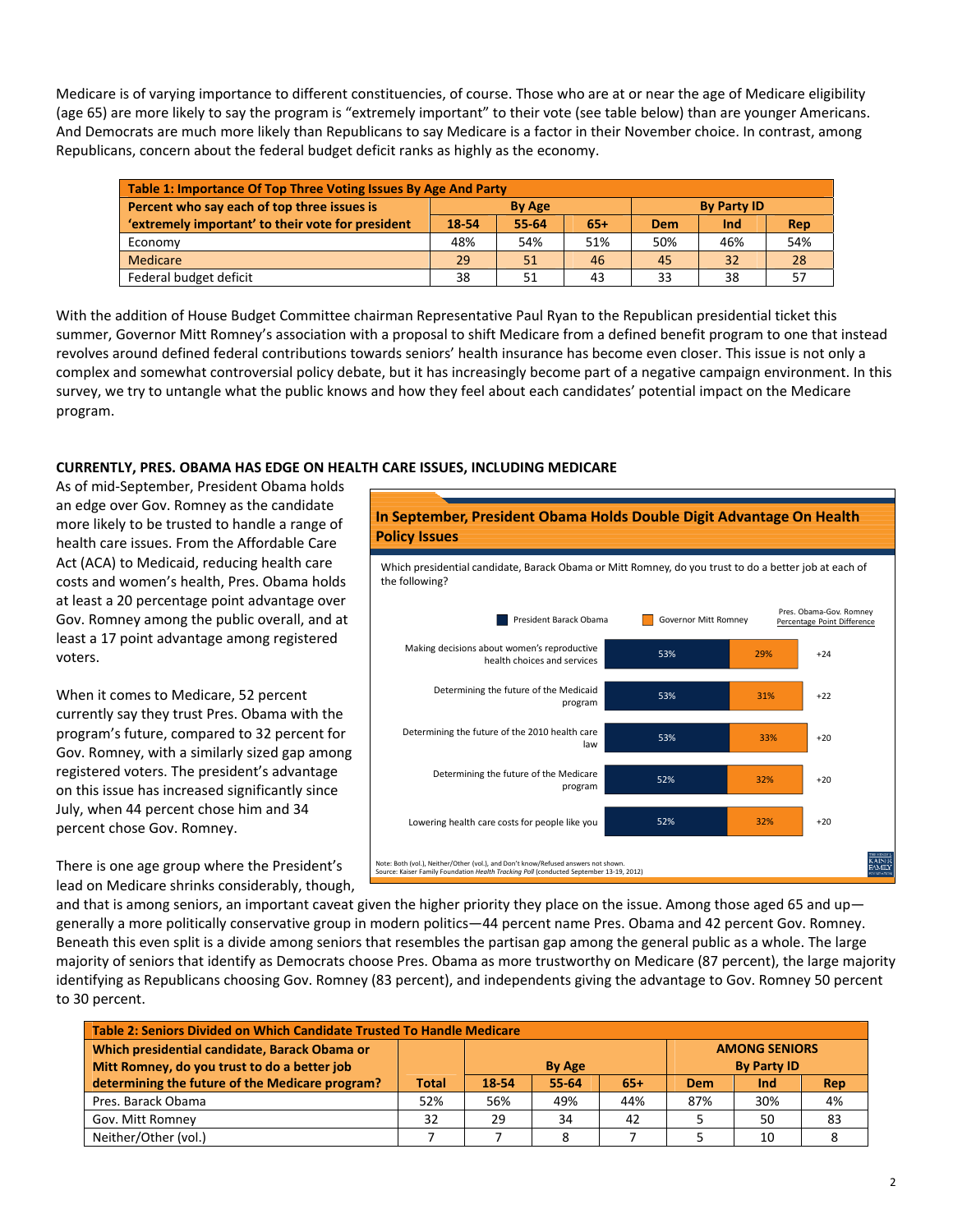Behind this overall assessment lies the public's sense of which groups would do better, and which would do worse, with the Medicare program under each of the two candidates. Here again Pres. Obama has a perceptions advantage. Currently, a larger share of Americans say today's seniors, future generations of seniors and even the program's fiscal health would be better under an Obama administration than under a Romney administration. In fact, the only group seen by a larger share as being potentially better off under Gov. Romney's administration than under the Obama administration is insurance companies (38 percent say Gov. Romney's handling of Medicare would be good for insurers, 28 percent say so of Pres. Obama).

#### **HOW FAMILIAR DO AMERICANS FEEL WITH THE CANDIDATES' PLANS FOR MEDICARE?**

The public can, of course, have a sense of who would better handle an issue without being completely familiar with that candidate's specific policy plans, and in fact a number of Americans say they do not yet feel they know where each candidate would go on Medicare. As the incumbent, Pres. Obama holds a natural advantage in having the public already feel somewhat more familiar with his general policy approach toward issues. In the case of Medicare, about seven in ten Americans including majorities in each party—say they feel at least somewhat familiar with his plans for the Medicare program. Half say the same about Gov. Romney's plans for Medicare. Seniors and near seniors are no more familiar with Gov. Romney's proposal than younger Americans, though Republicans are more likely than Democrats or independents to say they have some idea of his direction in this area (64 percent do, compared to 47 percent of independents and 46 percent of Democrats). That said, aspects of both Pres.

# **Who Will Benefit In A Governor Romney/President Obama Medicare Program?**

Do you think [Mitt Romney's/Barack Obama's] handling of Medicare would be good, bad or not make much difference for each of the following?



Source: Kaiser Family Foundation *Health Tracking Poll* (conducted September 13‐19, 2012)

# **Majority Familiar With President Obama's Plans For Medicare, Half With Governor Romney's**



Obama's past stewardship of Medicare, and Gov. Romney's proposals for the program, have become part of the public debate, and we discuss Americans' general views on each in the next two sections.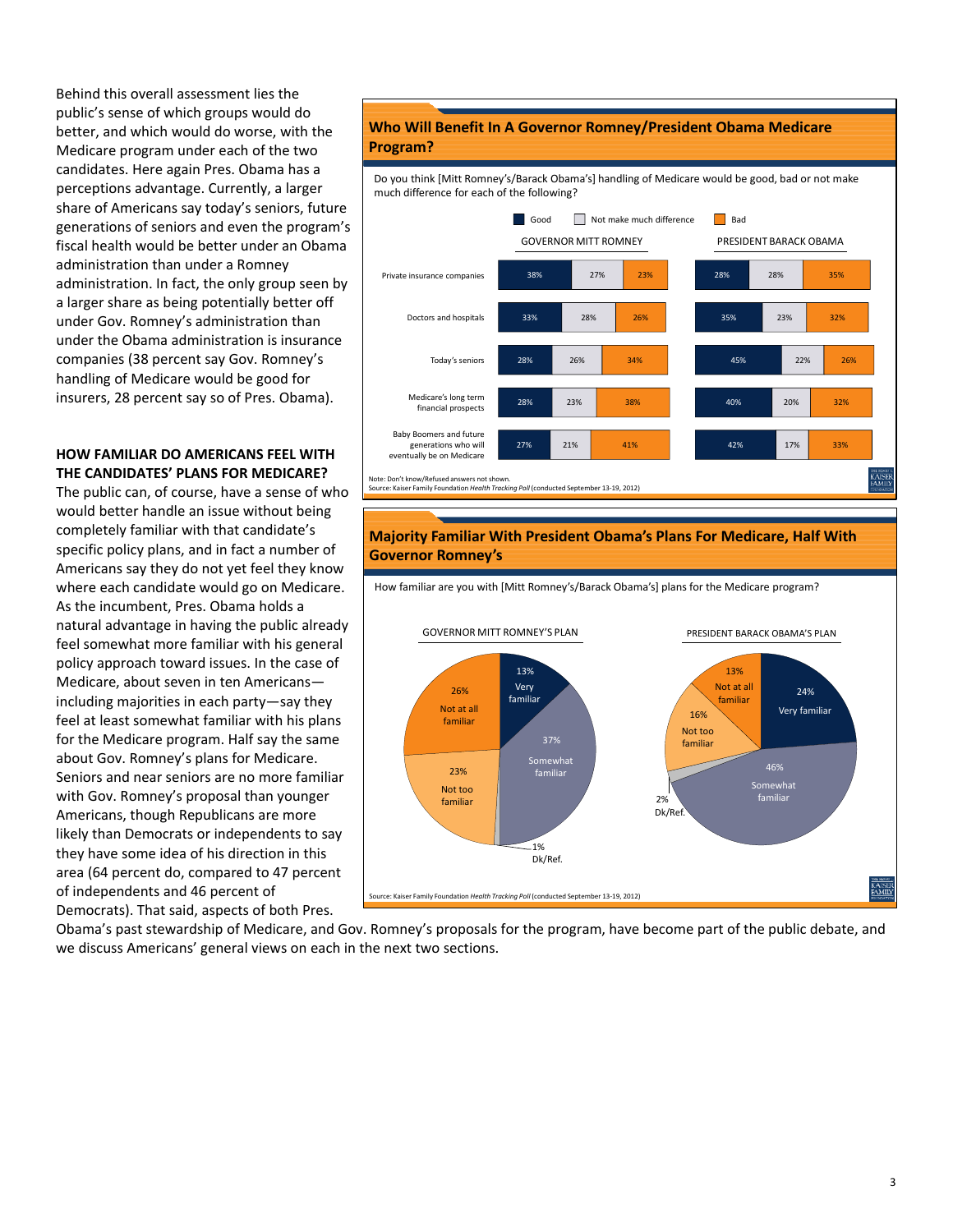# **THE REPUBLICANS AND MEDICARE: THUS FAR, NO MAJORITY SUPPORT FOR MOVE TO PREMIUM SUPPORT SYSTEM**

An important part of Gov. Romney and Rep. Ryan's vision for Medicare is their proposal to shift the program toward a premium support (or defined contribution) model that has the federal government providing seniors a fixed amount of money that could be applied toward the cost of health insurance purchased either from private insurers or the traditional Medicare program.<sup>1</sup> Though polling on this issue has been somewhat variable historically, results have been fairly stable in 2012, with most surveys finding majorities of varying sizes opposed to the shift toward such a system.

Majority opposes change to premium support, driven by seniors' opposition: In the September tracking poll, 55 percent prefer that Medicare continue as it is today, while 37 percent would prefer to change Medicare to a defined contribution model, similar to an August survey conducted jointly with *The Washington Post* before Rep. Ryan's addition to the Republican ticket.2 Those aged 55 and up are significantly more likely to support keeping the system as it is, even as Gov. Romney says this age group would not be impacted by the specific proposal currently on the table. Those under age 55 are more divided: 50 percent want to keep the current system, 44 percent want to move toward a defined contribution system.

| Table 3: Majority of Seniors Prefer To Keep Medicare As Is                                                                                                                                                                    |       |       |       |       |  |  |
|-------------------------------------------------------------------------------------------------------------------------------------------------------------------------------------------------------------------------------|-------|-------|-------|-------|--|--|
| Which of these two descriptions comes closer to your                                                                                                                                                                          |       |       |       |       |  |  |
| view of what Medicare should look like in the future?                                                                                                                                                                         | Total | 18-54 | 55-64 | $65+$ |  |  |
| Medicare should continue as it is today, with the<br>government guaranteeing all seniors the same set of health<br>insurance benefits                                                                                         | 55%   | 50%   | 67%   | 64%   |  |  |
| Medicare should be changed to a system in which the<br>government guarantees each senior a fixed amount of<br>money to help them purchase coverage either from<br>traditional Medicare or from a list of private health plans | 37    | 44    | 24    | 26    |  |  |

Republicans are divided in their reactions to the type of proposal being offered by the candidates at the top of their ticket, with 46 percent preferring to see Medicare as it is today and 48 percent supporting a change. Within the GOP, however, there is also an age pattern, though it is somewhat more attenuated than among the public as a whole: 53 percent of older Republicans prefer the Medicare status quo, while younger Republicans tilt toward premium support (54 percent). Democrats favor the current system by nearly two to one, while independents lean toward the status quo by 54 percent to 37 percent.

| Table 4: Divisions Over Premium Support Proposal, By Party ID and Age |                    |     |     |                            |       |            |       |       |       |
|-----------------------------------------------------------------------|--------------------|-----|-----|----------------------------|-------|------------|-------|-------|-------|
|                                                                       | <b>By Party ID</b> |     |     | <b>By Party ID and Age</b> |       |            |       |       |       |
| Which of these two descriptions comes closer to your                  |                    |     |     | Dem<br>Ind                 |       | <b>Rep</b> |       |       |       |
| view of what Medicare should look like in the future?                 | Dem                | Ind | Rep | 18-54                      | $55+$ | 18-54      | $55+$ | 18-54 | $55+$ |
| Medicare should continue as it is today, with the                     |                    |     |     |                            |       |            |       |       |       |
| government guaranteeing all seniors the same set of health            | 62%                | 54% | 46% | 55%                        | 75%   | 49%        | 65%   | 41%   | 53%   |
| linsurance benefits                                                   |                    |     |     |                            |       |            |       |       |       |
| Medicare should be changed to a system in which the                   |                    |     |     |                            |       |            |       |       |       |
| government guarantees each senior a fixed amount of                   | 33                 | 37  | 48  | 41                         | 19    | 44         | 22    | 54    | 38    |
| money to help them purchase coverage either from                      |                    |     |     |                            |       |            |       |       |       |
| traditional Medicare or from a list of private health plans           |                    |     |     |                            |       |            |       |       |       |

 $^1$  For more on premium support proposals, see "Comparison of Medicare Premium Support Proposals", July 2012, Kaiser Family Foundation, http://www.kff.org/medicare/upload/8284.pdf; "FAQ: How Paul Ryan Proposes to Change Medicare", August 13, 2012, Kaiser Health News

http://www.kaiserhealthnews.org/Stories/2012/August/11/faq-paul-ryan-house-republican-medicare-plan.aspx; and "The Nuts and Bolts of Medicare Premium Support Proposals", June 2011, Kaiser Family Foundation, http://www.kff.org/medicare/upload/8191.pdf.<br><sup>2</sup> See The Washington Post/Kaiser Family Foundation Dimensions of Partisanship Survey (conducted July 25 – August 5, 20

http://www.kff.org/kaiserpolls/8341.cfm.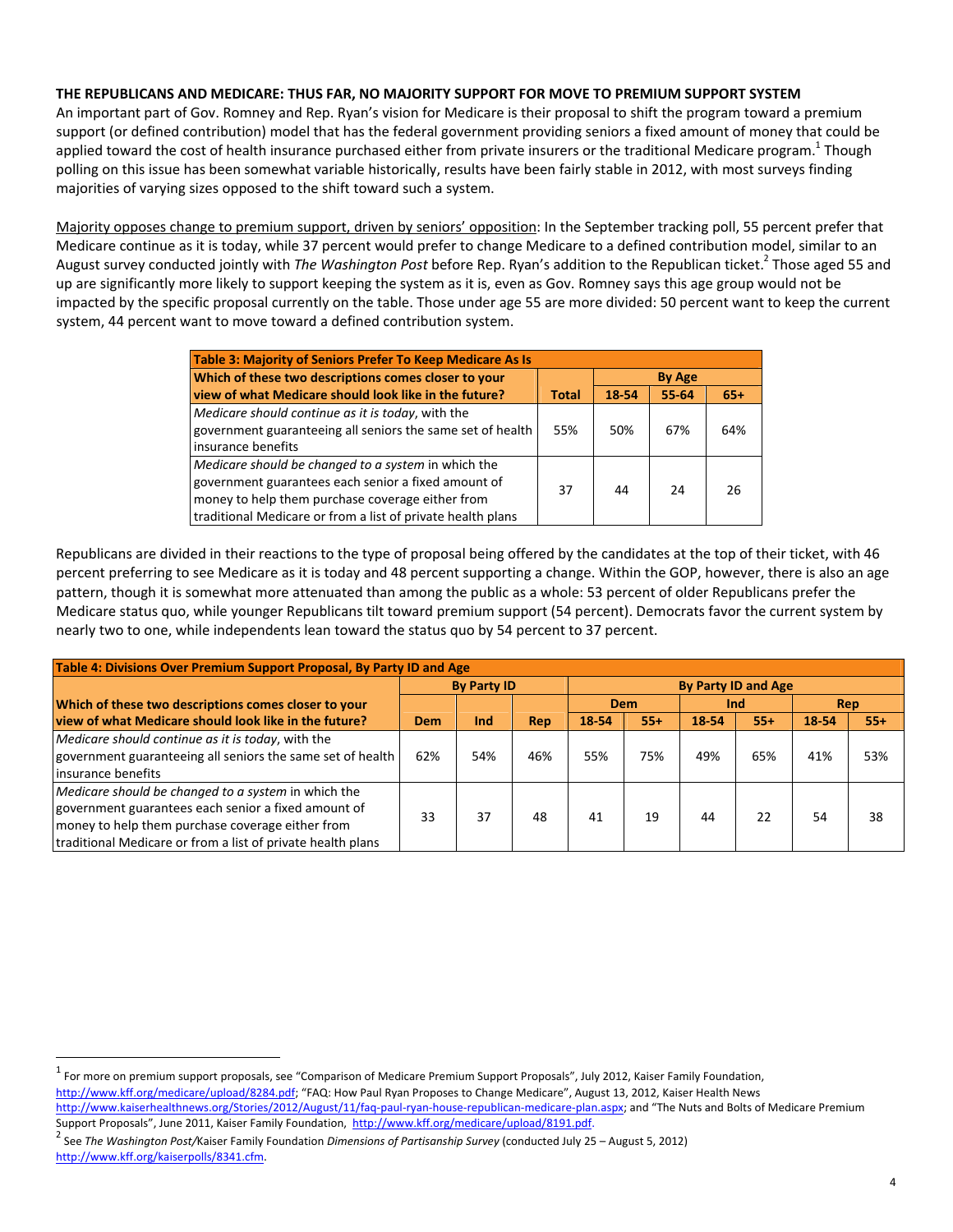Opinion on premium support still quite malleable: It's important to note that opinion on the defined contribution plan, as is often true when it comes to major policy changes that are difficult to explain, is still quite malleable. In the September survey, those who supported the status quo for Medicare were challenged with four arguments often made by proponents of premium support models. Conversely, those who backed the move toward premium support were challenged with four arguments made by its opponents (see charts). In both cases, roughly half of those holding either position said they were rethinking their views as a result of at least one of the arguments they heard. Most persuasive of the pro‐premium support arguments in this regard was that "this proposal is needed to sustain Medicare for future generations." Supporters of traditional Medicare are also swayed by arguments that a move toward premium support would help reduce the deficit.



Most persuasive of the anti-premium support arguments were "the proposed change will save the federal government money by shifting costs onto seniors" and "the proposal gives the insurance industry too much influence over seniors' health care" (roughly tied in terms of persuasiveness).

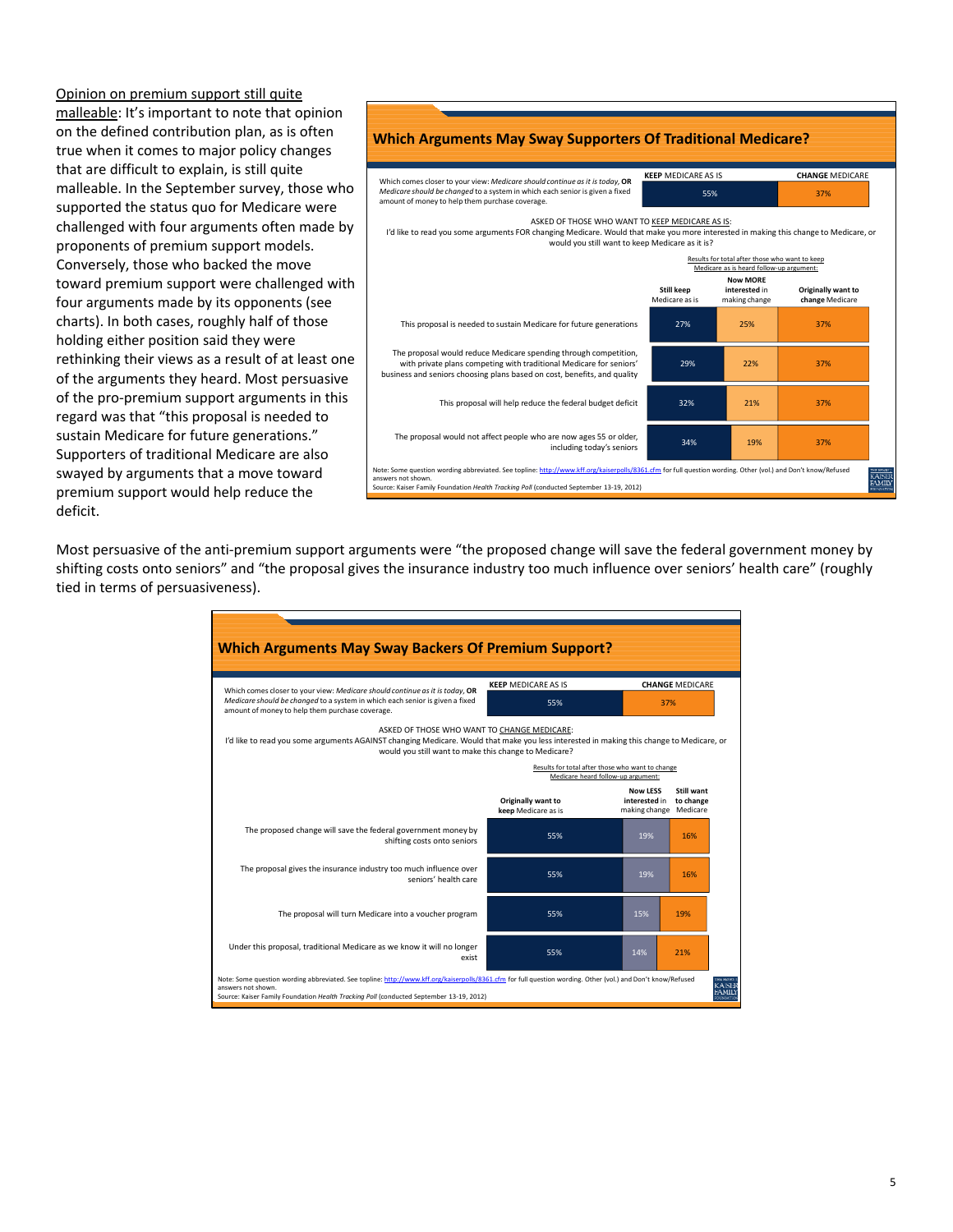How familiar are Americans with the terms of this policy debate? Survey items describing this fairly complex policy have for the most part stayed away from using the vocabulary that policy experts use to describe the plan, and the September health tracking survey suggests this is a good decision. Overall, nearly half of Americans have never heard the term '**premium support'**, and another three in ten have heard it but aren't sure what it means. Two in ten say they do know what the term means, up 11 percentage points from February. Familiarity with the description '**defined contribution'** is equally limited.

| Table 5: Awareness Of, And Reaction To, Terms In Medicare Policy Debate |                |                                                              |                     |                                             |                          |  |  |
|-------------------------------------------------------------------------|----------------|--------------------------------------------------------------|---------------------|---------------------------------------------|--------------------------|--|--|
|                                                                         |                | Thinking about proposals to change the Medicare program, how |                     | Do you have a positive or negative reaction |                          |  |  |
|                                                                         |                | familiar are you with each term?                             |                     | to the term?                                |                          |  |  |
|                                                                         | Know what term | <b>Heard of term, but</b>                                    |                     |                                             |                          |  |  |
|                                                                         | means          | not sure of meaning                                          | Never heard of term | <b>Positive Reaction</b>                    | <b>Negative Reaction</b> |  |  |
| Voucher                                                                 | 50%            | 27%                                                          | 20%                 | 34%                                         | 44%                      |  |  |
| Privatization                                                           | 48             | 28                                                           | 21                  | 30                                          | 51                       |  |  |
| Defined contribution                                                    | 23             | 30                                                           | 43                  | 31                                          | 35                       |  |  |
| Premium support                                                         | 21             | 31                                                           | 45                  | 39                                          | 29                       |  |  |

More report they have heard and understand the term '**voucher'** (50 percent), which is used in other policy contexts such as education, and has been used increasingly in recent months as a pejorative description of the Gov. Romney‐Rep. Ryan proposal. The proportion of Americans who say they are familiar with the term nearly doubled from February (from 27 percent to 50 percent). The proportion that see the term as negative in the context of Medicare also rose 8 percentage points over that time period (to 44 percent, compared to 34 percent that see it as a positive). Finally, half report understanding the term '**privatization'**.

Overall, seniors were the least likely to have positive views of any of the terms currently being used in the debate. For example, seniors by two to one have negative reactions to the term 'voucher' when it comes to Medicare, while those under age 55 divide in their reaction to the term, 39 percent positive versus 40 percent negative.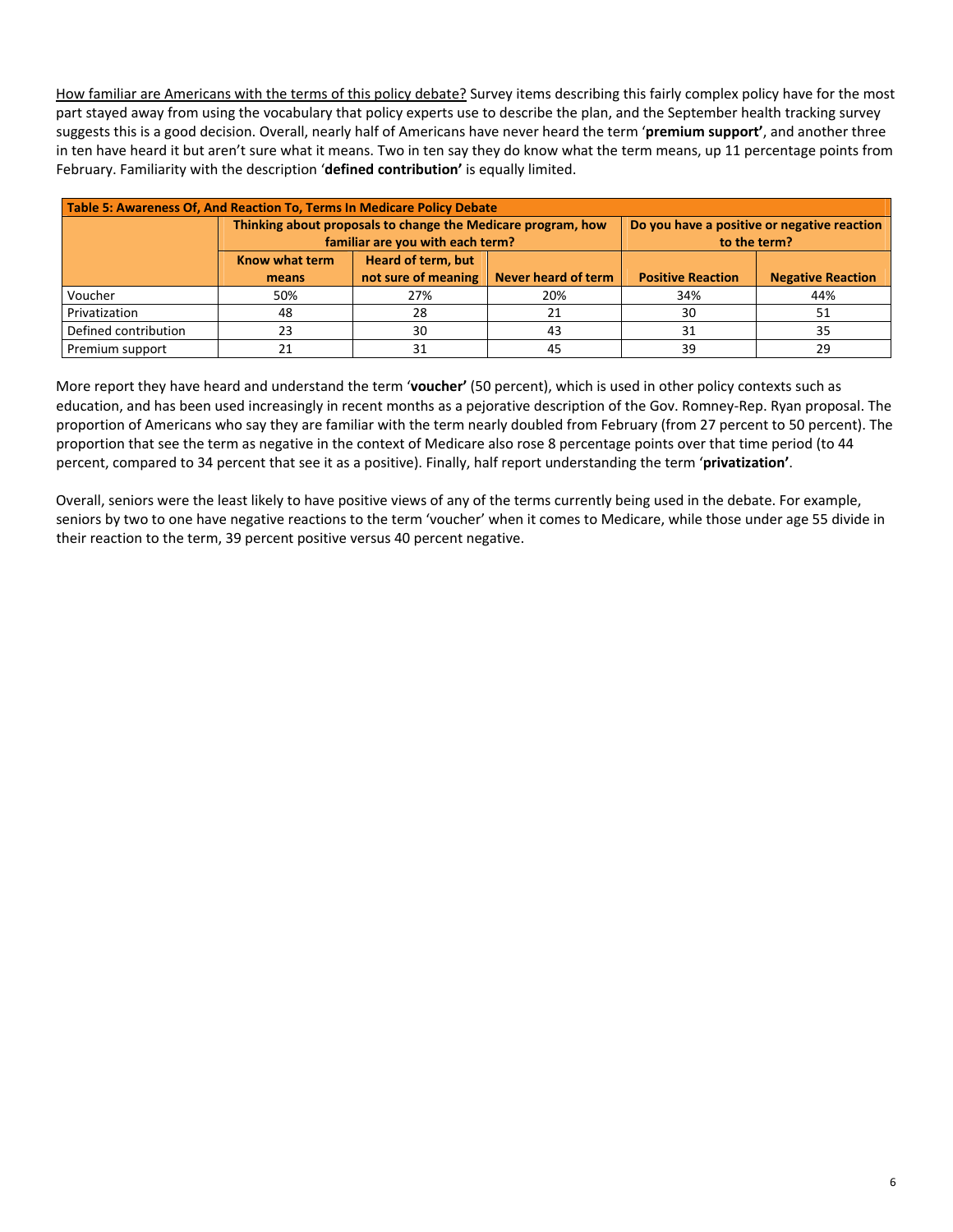## **THE DEMOCRATS AND MEDICARE: THE AFFORDABLE CARE ACT AND ITS PERCEIVED IMPACT ON SENIORS**

Just as the Republicans have to deal with Americans' reservations about making changes to the Medicare program, the Democratic ticket has to deal with perceptions of how the 2010 health care law is impacting seniors and the Medicare program. The public is currently divided in terms of the ACA's impact on Medicare: 36 percent think Medicare will be better off under the law, but 30 percent think the program will be worse off. Though closely divided, this is actually a somewhat more optimistic finding than any registered in 2011. Similarly, this month 40 percent of Americans said they thought seniors would be better off under health reform, while 31 percent thought they would be worse off. This was also an improvement from 2011 polling.

Among seniors themselves, unfavorable views of the Affordable Care Act have outstripped favorable ones in all but 2 months since the law's passage. This month, 46 percent of seniors report holding unfavorable views of the law, while 38 percent have favorable views and 16 percent do not have an opinion. Seniors are also divided, and tilt somewhat more negative than their younger compatriots, in their opinion of the law's impact on Medicare, with 38 percent saying the program will be worse off under the ACA compared to 31 percent that say it will be better off and 18 percent that do not anticipate there will be a difference.

## **Will Medicare Be Helped Or Hurt? Mixed Views, Shallow Upward Tick In Positive Views**

Do you think the Medicare program will be better off or worse off under the health reform law, or don't you think it will make much difference?



#### **Unfavorable Views Of ACA Outstrip Favorable Among Seniors**

As you may know, a health reform bill was signed into law in 2010. Given what you know about the health reform law, do you have a generally favorable or generally unfavorable opinion of it?



| Table 6: Will Seniors, Medicare Benefit Under ACA? |                   |                  |                   |                  |                   |                  |  |  |
|----------------------------------------------------|-------------------|------------------|-------------------|------------------|-------------------|------------------|--|--|
| Do you think each of the following will be better  | 18-54             |                  |                   | 55-64            | $65+$             |                  |  |  |
| off or worse off under the health reform law, or   |                   |                  |                   |                  |                   |                  |  |  |
| don't you think it will make much difference?      | <b>Better off</b> | <b>Worse off</b> | <b>Better off</b> | <b>Worse off</b> | <b>Better off</b> | <b>Worse off</b> |  |  |
| You and your family                                | 32%               | 24%              | 38%               | 30%              | 24%               | 32%              |  |  |
| Seniors, that is those ages 65 and older           | 43                | 26               | 36                | 37               | 32                | 41               |  |  |
| The Medicare program                               | 38                | 27               | 35                | 34               | 31                | 38               |  |  |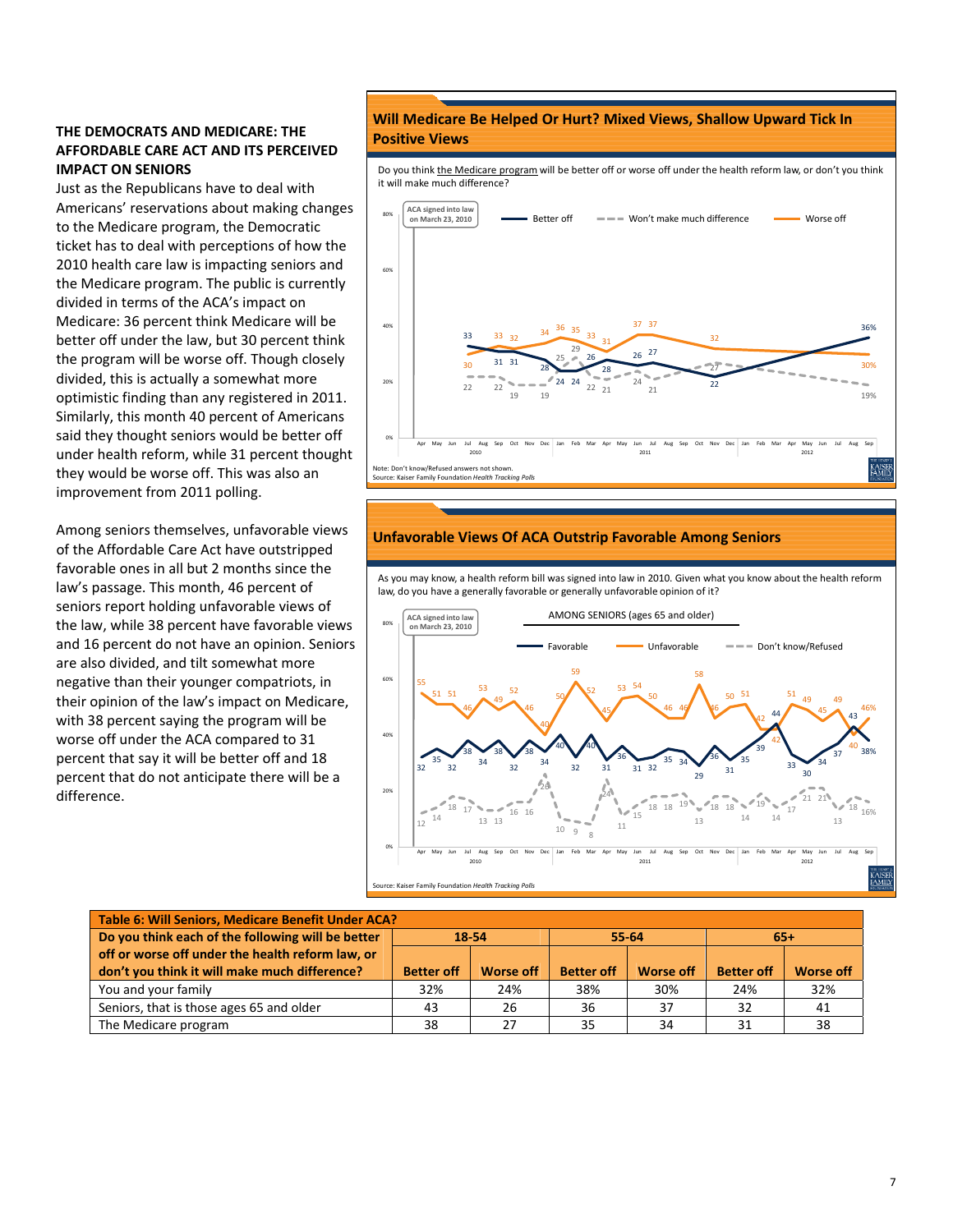Though the ACA contains a number of provisions relevant to seniors, there is limited familiarity with many of them, and some of the classic misperceptions of the law—such as the idea of "death panels"—remain in wide circulation. For example, only half the public—and half of seniors—are aware the law gradually closes the Medicare prescription drug "doughnut hole". Roughly three in ten are aware that the law provides a bonus to Medicare primary care physicians working in underserved areas, and slightly more recognize that additional no‐cost preventive care services have been made available to beneficiaries. When it comes to less popular provisions of the law, such as the increase in the Medicare payroll tax for high earners and the increase in premium costs for wealthier beneficiaries, between four and five in ten report knowing of each.

| <b>Table 7: Awareness Of Medicare-Related Provisions Of ACA</b>                               |     |       |  |  |  |  |
|-----------------------------------------------------------------------------------------------|-----|-------|--|--|--|--|
| Percent who are aware the law does each of the following:                                     | All | $65+$ |  |  |  |  |
| Gradually close the Medicare "doughnut hole"                                                  | 48% | 47%   |  |  |  |  |
| Increase Medicare payroll tax on upper income Americans                                       | 47  | 33    |  |  |  |  |
| Increase premiums for higher income people on Medicare                                        | 46  | 43    |  |  |  |  |
| Reduce Medicare payments to private plans, also known as Medicare Advantage plans             | 42  | 32    |  |  |  |  |
| Create an expert panel to recommend ways to reduce Medicare spending if costs grow to rapidly | 40  | 37    |  |  |  |  |
| Eliminate costs for preventive services under Medicare                                        | 37  | 39    |  |  |  |  |
| Provide a bonus to Medicare primary care physicians                                           | 34  | 31    |  |  |  |  |

Two and a half years after the law's passage, six in ten Americans either believe that the health care law establishes a government panel to make decisions about end‐of‐life care for Medicare beneficiaries (39 percent) or are not sure whether or not this is a provision of the ACA (22 percent). The numbers among seniors are very similar: 32 percent of seniors believe the law sets up such panels, 28 percent are not sure. Two in three seniors say the law cuts benefits for people in the traditional Medicare program. In fact, there are no actual cuts in benefits for beneficiaries in the traditional Medicare program, though those enrolled in Medicare Advantage plans may see fewer supplemental benefits once reimbursements to those plans are reduced.

| Table 8: Misperceptions About ACA Remain                                                     |     |       |
|----------------------------------------------------------------------------------------------|-----|-------|
| Percent who are unaware that the law DOES NOT do each of the following:                      | All | $65+$ |
| Cut benefits for people in the traditional Medicare program                                  | 56% | 64%   |
| Establish a government panel to make decisions about end-of-life care for people on Medicare | 61  | 60    |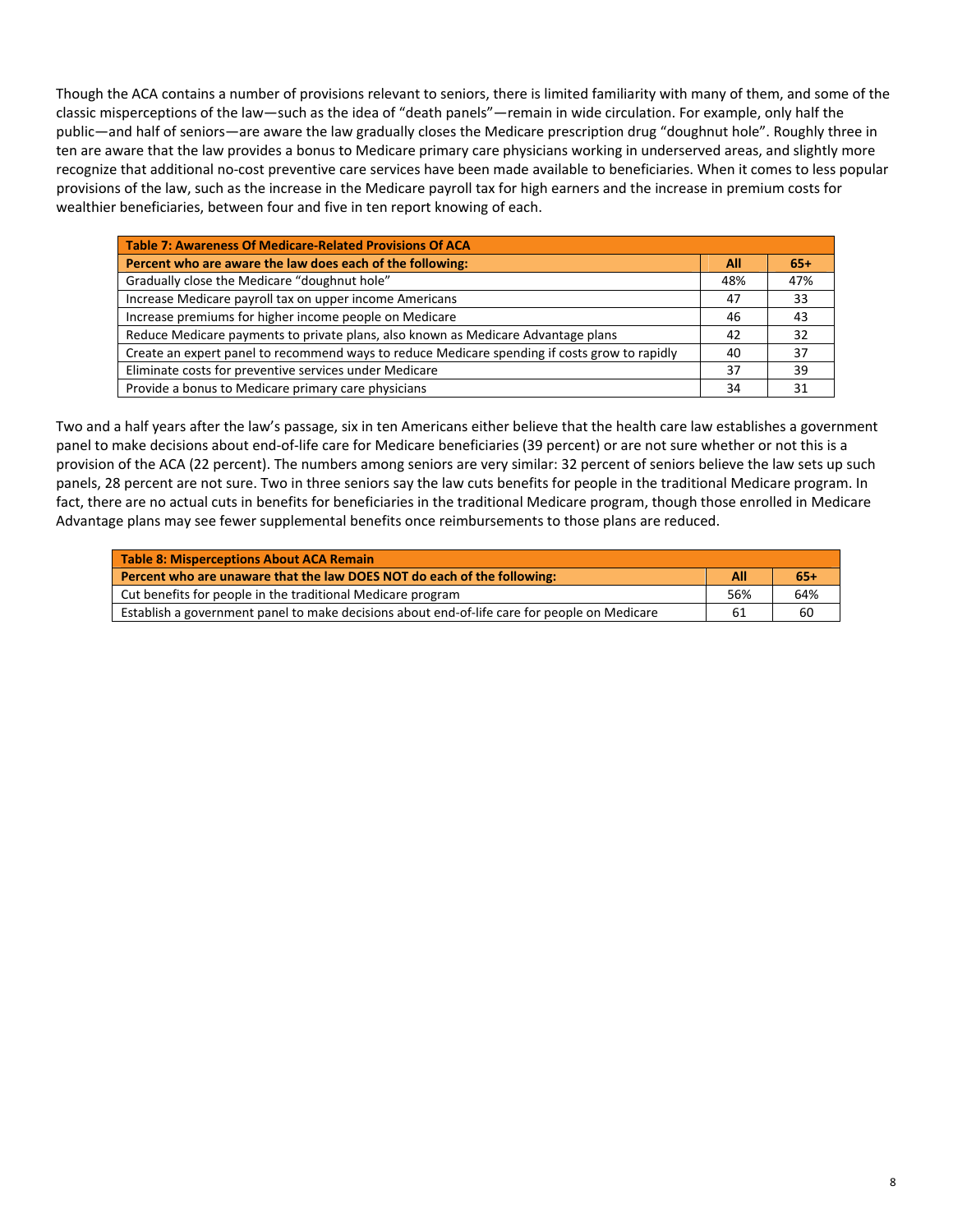## **MAJORITIES SAY MEDICARE IS WORKING WELL BUT NEEDS TO BE CHANGED IN ORDER TO BE SUSTAINABLE**

Possibly presenting a challenge for Republicans as they work to convince Americans of the merits of moving toward a premium support system, six in ten say the current Medicare program is working well, a figure which rises to 77 percent among seniors.

At the same time that the public feels the program is working well, they also believe that current levels of Medicare spending are unsustainable. Seven in ten (72 percent) say changes need to be made to make sure the program is available for future beneficiaries. Among those who believe changes are necessary, they are about evenly divided on whether the program needs a major overhaul or minor tweaks. Seniors are most resistant to change, with three in ten saying that the program is fine as is, but still a solid majority



(63 percent) believe that changes are needed to keep the program financially viable.

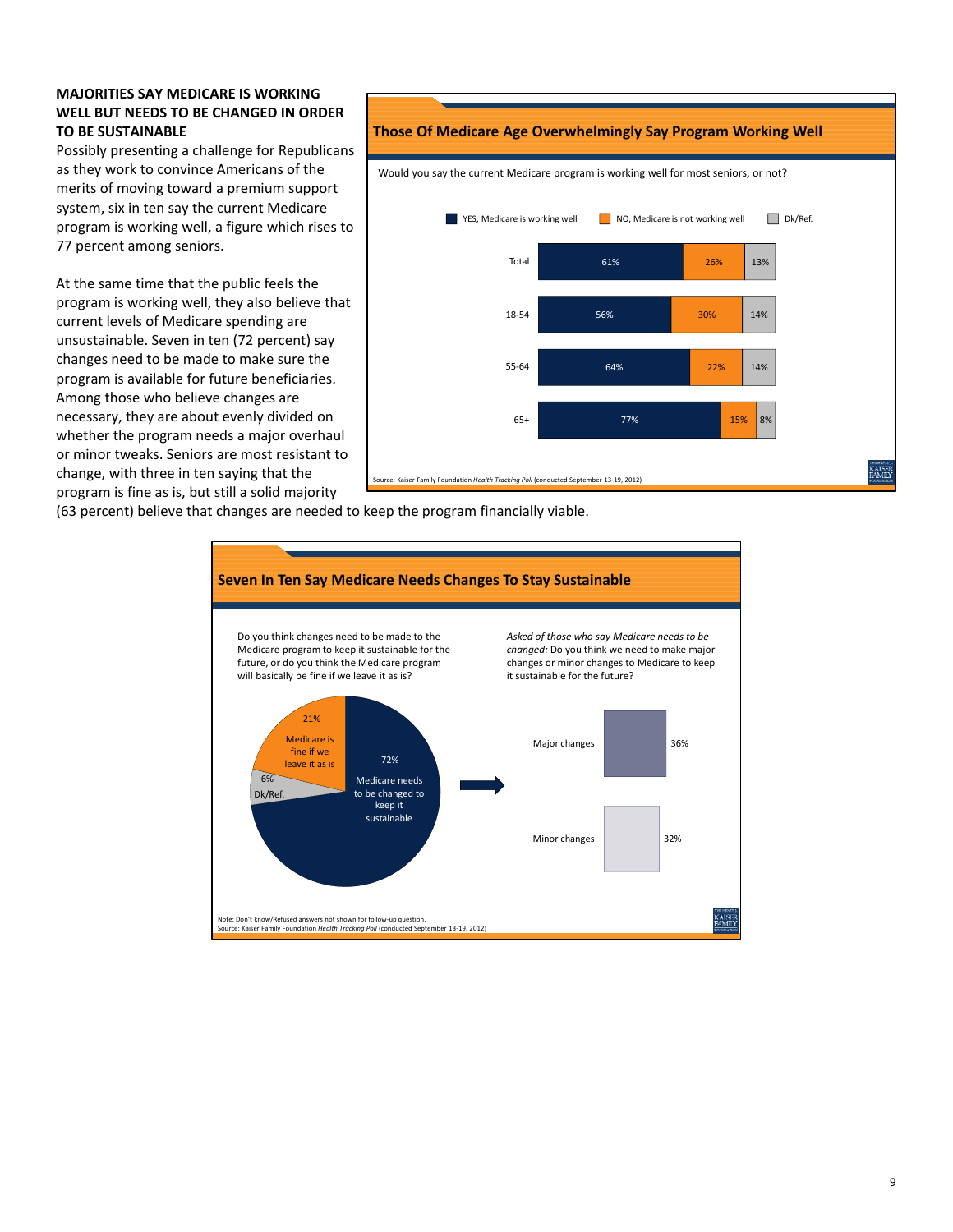While there is general agreement that changes need to be made to Medicare, the public is undecided on who would be the right person or group to make decisions on how to cut spending for the program. A slim majority (54 percent) say they trust President Obama at least "a fair amount" to find the best ways to reduce Medicare spending, and the same proportion would trust "an independent panel of full‐time experts appointed by the president and confirmed by the Senate" (an item intended to describe the basic setup of a body like the current Independent Payment Advisory Board, or IPAB).<sup>3</sup> The rest of the candidates on the presidential ticket—Gov. Romney, Rep. Ryan, and Vice Pres. Biden—fall lower on the list, with about four in ten saying they trust each of them to keep the program sustainable. A similar share say they trust "the federal agency that now runs Medicare" (42 percent). Congress and insurance companies round out the bottom of the list with about three in ten saying they trust their judgment on Medicare's future finances.

| Table 9: Who Does The Public Trust To Make Decisions About Medicare Spending Reductions?         |              |     |                    |     |  |  |  |
|--------------------------------------------------------------------------------------------------|--------------|-----|--------------------|-----|--|--|--|
| Percent who trust each of the following a great deal or fair amount to find the best ways to     |              |     | <b>By Party ID</b> |     |  |  |  |
| reduce Medicare spending:                                                                        | <b>Total</b> | Dem | Ind                | Rep |  |  |  |
| President Barack Obama                                                                           | 54%          | 86% | 50%                | 18% |  |  |  |
| An independent panel of full-time experts appointed by the president and confirmed by the Senate | 54           | 64  | 54                 | 43  |  |  |  |
| The federal agency that now runs Medicare                                                        | 42           | 55  | 43                 | 28  |  |  |  |
| <b>Governor Mitt Romney</b>                                                                      | 40           | 14  | 42                 | 75  |  |  |  |
| Vice President Joe Biden                                                                         | 40           | 64  | 36                 | 11  |  |  |  |
| Vice Presidential candidate Paul Ryan                                                            | 37           | 17  | 40                 | 63  |  |  |  |
| Congress                                                                                         | 31           | 36  | 23                 | 34  |  |  |  |
| Private health insurance companies                                                               | 27           | 23  | 29                 | 35  |  |  |  |

Like most things related to health policy, there are partisan differences in whom Americans trust when it comes to reducing Medicare spending. While Democrats overwhelmingly trust Pres. Obama (86 percent), and solid majorities also would trust Vice Pres. Biden (64 percent) and an IPAB‐like body (64 percent), Republicans are more likely to trust their party leaders—Gov. Romney (75 percent) and Rep. Ryan (63 percent). Among independents, no candidate on the presidential ballot receives majority backing, but a slim majority (54 percent) say they would trust an independent body of experts to find the best ways to cut Medicare spending to keep the program sustainable.

Although most Americans say Medicare needs to be changed in some way, a majority also do not think these changes should be driven by the needs of deficit reduction. In fact, a majority (58 percent) currently believe the

## **Most Say Deficit Could Be Reduced Without Reducing Medicare Spending**

Which comes closer to your opinion—if policymakers made the right changes, they could reduce the federal budget deficit without reducing Medicare spending, or in order to significantly reduce the federal budget deficit, policymakers will need to reduce Medicare spending?



federal budget deficit can be reduced without lowering Medicare spending. Even among Republicans, for whom the budget deficit is a top election issue, a majority (57 percent) think that with the right changes the deficit can be reduced without reducing Medicare spending.

 $3$  For more on this topic, see "The Independent Payment Advisory Board: A New Approach to Controlling Medicare Spending", Kaiser Family Foundation, April 2011, http://www.kff.org/medicare/8150.cfm.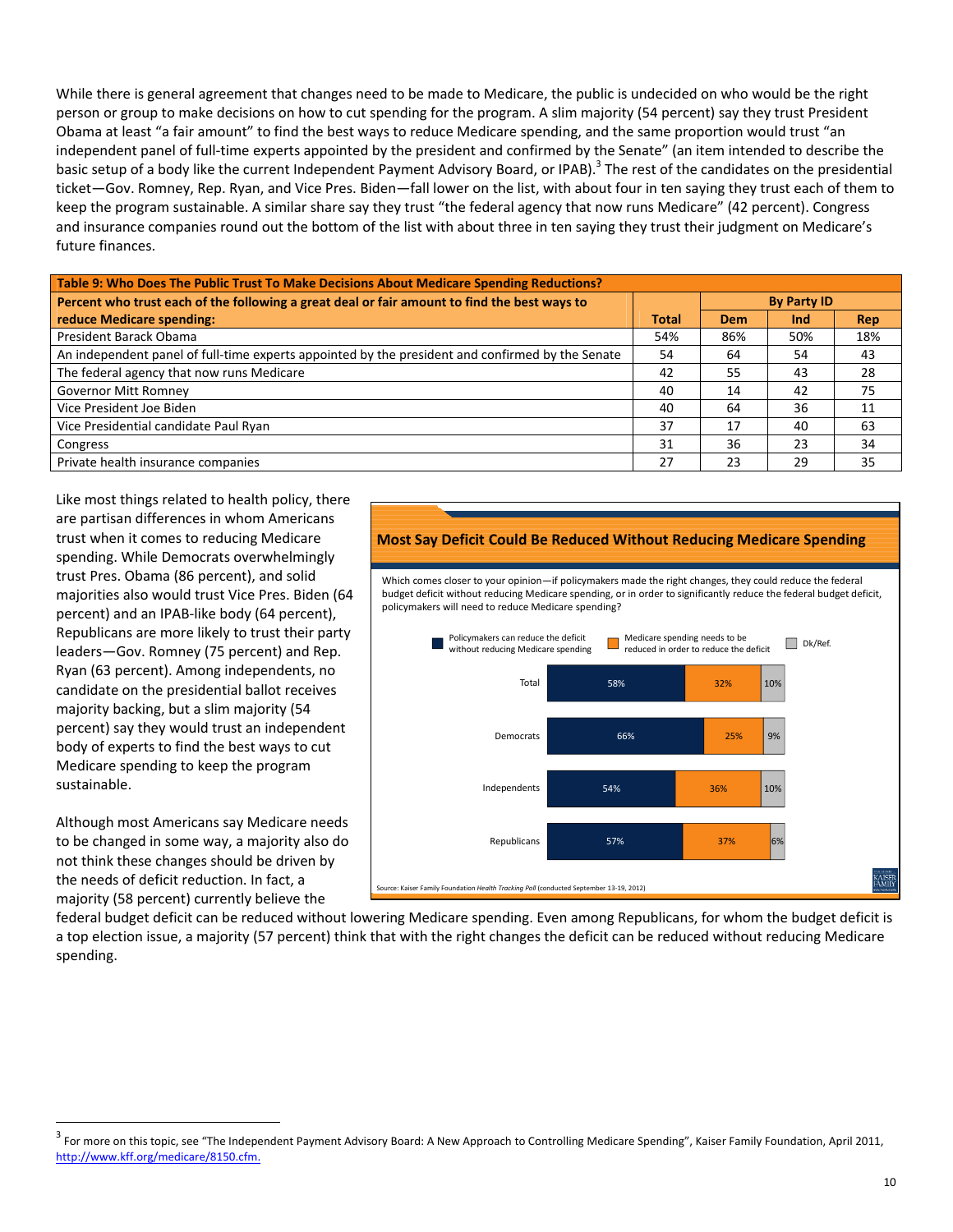# **SUPPORT FOR ACA TICKS UP, PARTICULARLY AMONG THE UNINSURED**

The September tracking poll finds the public as divided as ever in their opinion of the Affordable Care Act, though positive views did outnumber negative ones this month, with 45 percent saying they had a favorable opinion of the health law (up seven percentage points from last month) and 40 percent an unfavorable one. And while Republicans' intense opposition to the ACA continues to outpace Democrats' enthusiasm for the law, the gap between the two extremes is the smallest it has been since passage. Six in ten Republicans now say they have a very *unfavorable* view of the law, compared to 45 percent of Democrats who have a very favorable view.

## **Public Still Divided On ACA; Favorable Views Tick Up This Month**

As you may know, a health reform bill was signed into law in 2010. Given what you know about the health reform law, do you have a generally favorable or generally unfavorable opinion of it?





11